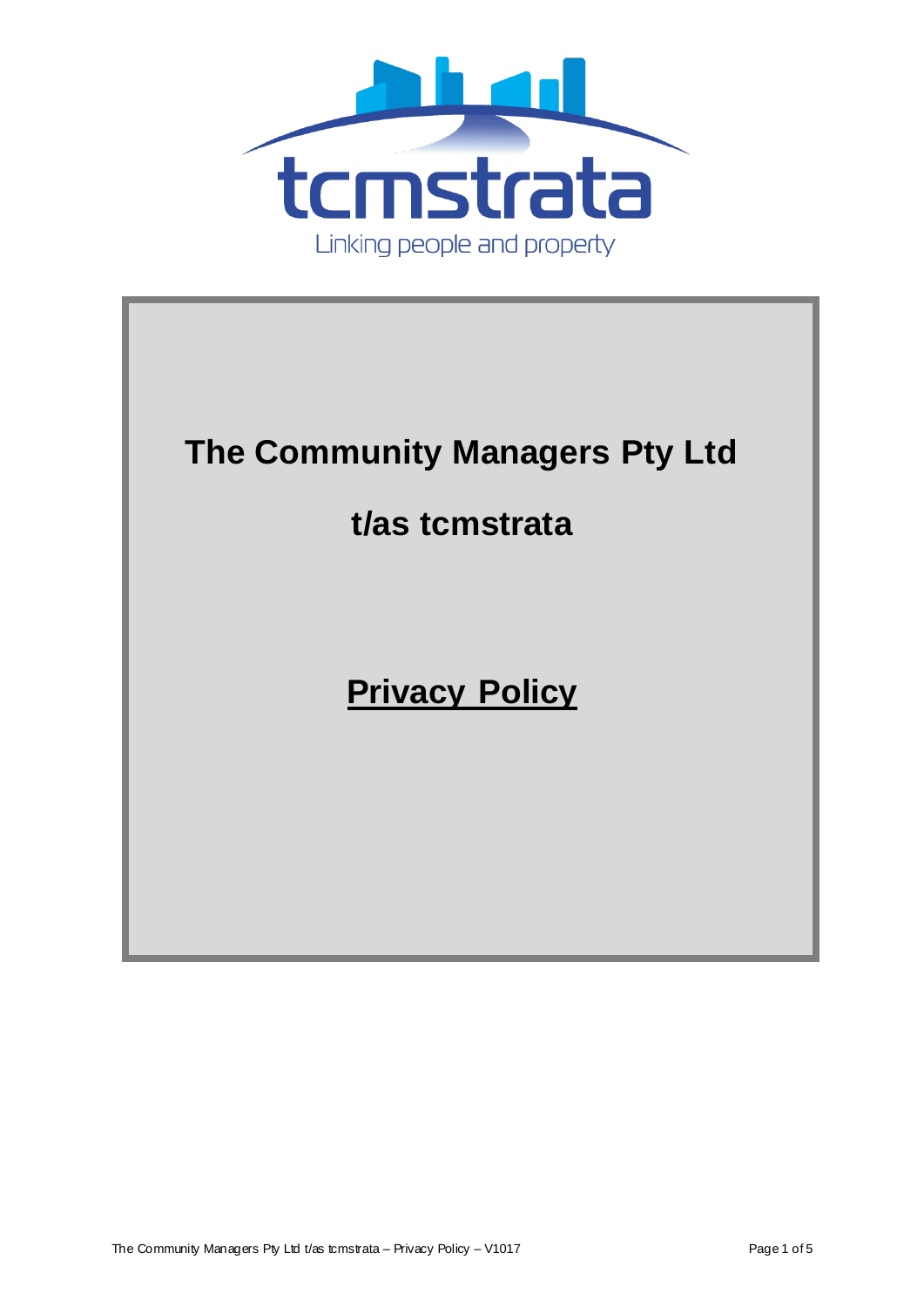

# **Privacy Policy**

The Community Managers Pty Ltd trading as tcmstrata ("TCM", "We", "Us") is committed to respecting your right to privacy and protecting your Personal Information.

As agents of the Bodies Corporate we manage, we are bound by the Privacy Act 1988 (Cth) and the Information Privacy Act 2009 (QLD). This Policy applies to all your dealings with us, whether in person, or via telephone, email, correspondence or our website.

Further information on the Act and Privacy Principles can be obtained from the website of the Office of the Australian Information Commissioner at https://www.oaic.gov.au/privacy-law/.

### Personal Information and Collection

*Personal Information* means information or an opinion about an individual, or an individual who is reasonably identifiable, whether the information or opinion is true or not, and whether the information or opinion is recorded in a material form or not.

Examples of Personal Information that TCM collect can include names, addresses, email addresses, phone and facsimile numbers, and bank account details where direct debit facilities are offered.

This Personal Information is obtained by way of forms, correspondence, telephone, email, via our website www.tcmstrata.com, media and publications, other publicly available sources, and from third parties.

TCM collect your Personal Information for the primary purpose of delivering contracted management services to you and your Body Corporate, providing information to our clients and for marketing. We do not collect personal information unless it is reasonably necessary for, or directly related to, one or more of the services we provide or functions we carry out.

Personal information provided to TCM may be shared with its related companies. We will take all reasonable and practical measures to keep such information strictly confidential.

When we collect Personal Information, we will, where appropriate and where possible, explain to you why we are collecting the information and how we plan to use it.

#### Sensitive Information

**Sensitive Information** is defined in the Privacy Act to include information or opinion about such things as an individual's racial or ethnic origin, political opinions, membership of a political association, religious or philosophical beliefs, membership of a trade union or other professional body, criminal record or health information.

*TCM do not collect or use sensitive information about its clients.*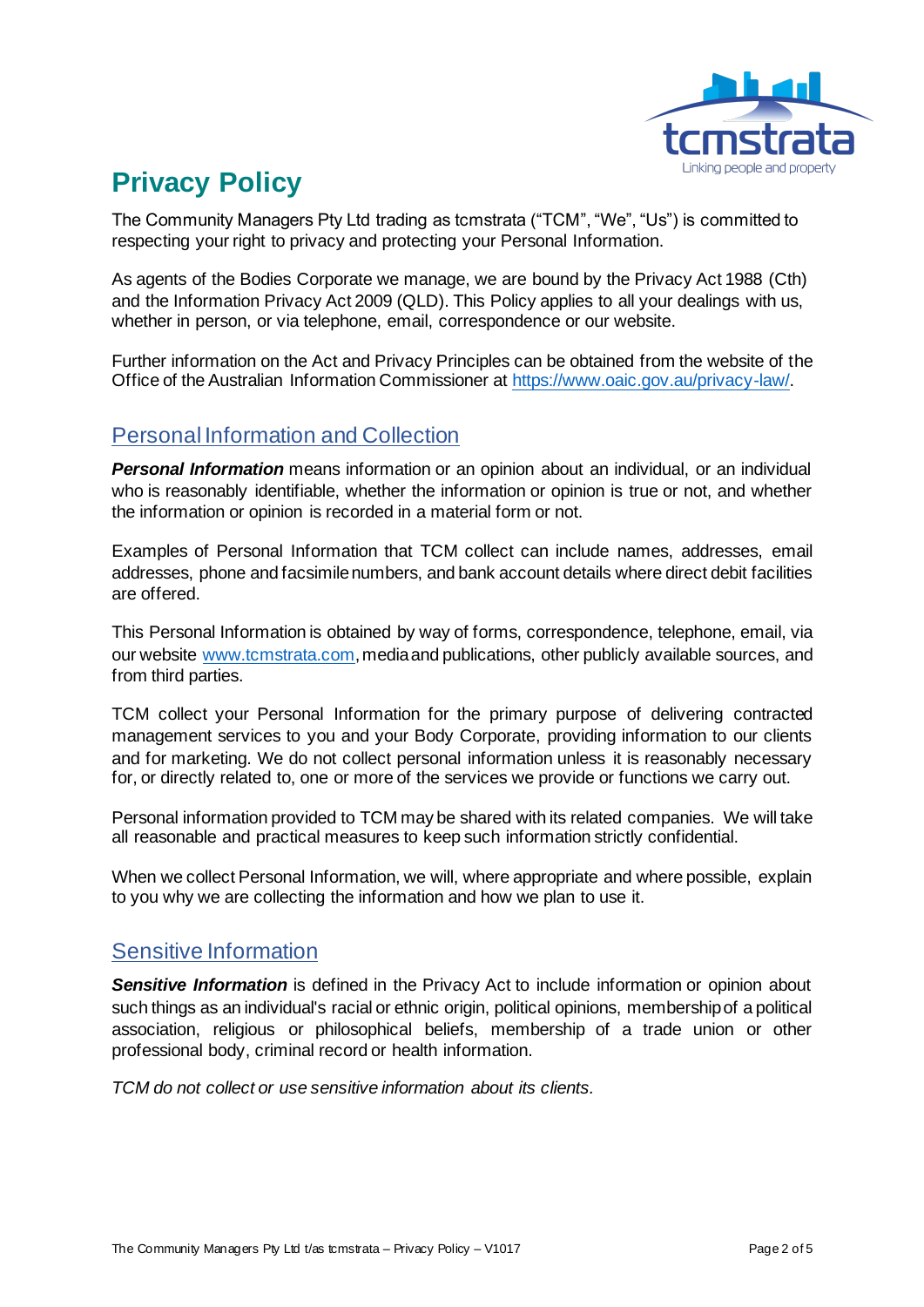

## **Marketing**

We may use your Personal Information for secondary purposes closely related to the primary purpose, in circumstances where you would reasonably expect such use or disclosure.

TCM may use or disclose your personal information to let you know about products and services in which you may be interested. You can contact us at any time if you no longer wish us to market our products and services to you, or wish to unsubscribe from our mailing lists.

# Third Parties

Where reasonable and practicable to do so, we will collect your Personal Information only from you. However, in some circumstances we may be provided with information by third parties. In such a case, we will take reasonable steps to ensure that you are made aware of and can confirm the information provided to us by the third party.

#### Internet Security

TCM takes care to ensure that the information you provide to us via our website is protected. For example, our website has electronic security systems in place, including the use of firewalls and data encryption in relation to online forms and submissions.

You may be able to access external websites by clicking on links we have provided. Those other websites are not subject to our privacy standards, policies and procedures. You will need to contact or review those websites directly to ascertain their privacy standards, policies and procedures.

## Disclosure of Personal Information

Your Personal Information may be disclosed in a number of circumstances including the following:

- Third parties where you consent to the use or disclosure; and
- Where required or authorised by law.

## Security of Personal Information

TCM is committed to keeping your personal information secure and safe. Your Personal Information is stored in a manner that reasonably protects it from misuse and loss and from unauthorized access, modification or disclosure. Your personal information is stored in hard copy documents and electronically.

When your Personal Information is no longer needed or the contractual arrangements between TCM and your Body Corporate cease, we will take reasonable steps to destroy or permanently de-identify your Personal Information. However, most of the Personal Information is or will be stored in client files which will be kept by us for a minimum of 7 years.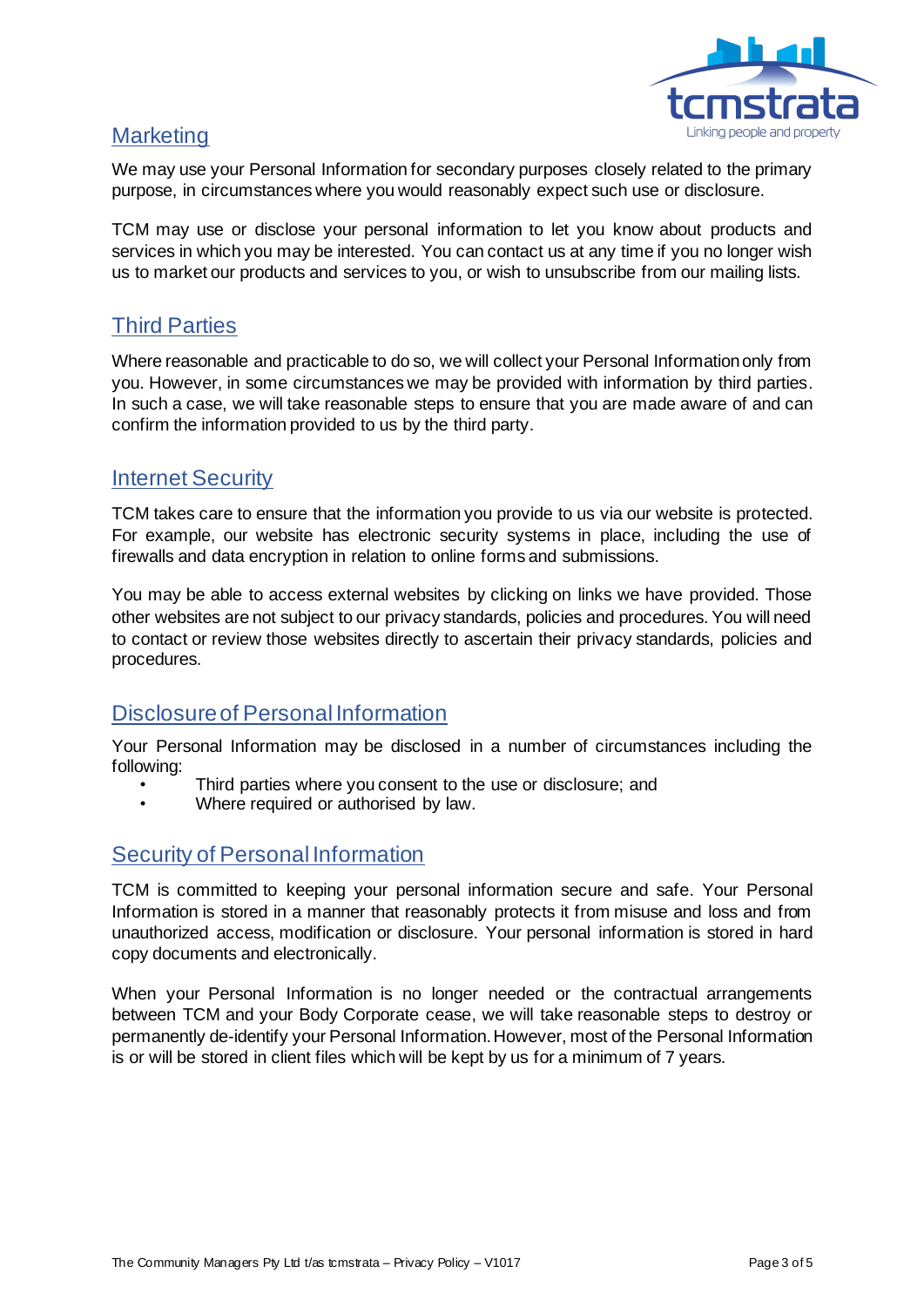# Access to your Personal Information

You may access the Personal Information we hold about you and to update and/or correct it, subject to certain exceptions. If you wish to access or confirm your Personal Information, please contact us in writing.

To protect your Personal Information, we will require identification from you before releasing or updating the information.

Under the Act, we may refuse to grant access to personal information if:

- We believe that granting access would pose a serious threat to the life, health or safety of any individual, or to public health or public safety.
- Granting access would have an unreasonable impact upon the privacy of other individuals.
- Denial of access is required or authorised by law or by a Court or Tribunal order.
- Giving access would be unlawful.
- The request for access is frivolous or vexatious.
- Legal proceedings are underway or anticipated and the information would not be accessible by way of the discovery process in those proceedings.
- Giving access would reveal our intentions in relation to negotiations between us and you in such a way as to prejudice those negotiations.
- Giving access is likely to prejudice enforcement related activities conducted by, or on behalf of, an enforcement body.
- Giving access is likely to prejudice action being taken or to be taken with respect to suspected unlawful activity or serious misconduct relating to our functions or activities.
- Giving access would reveal information in connection with a commercially sensitive decision making process.

#### Maintaining the Quality of your Personal Information

It is an important to us that your Personal Information is up to date. We will take reasonable steps to make sure that your Personal Information is accurate, complete and up-to-date.

If you find that the information we have is not up to date or is inaccurate, please advise us as soon as practicable so we can update our records and ensure we can continue to provide quality services to you.

#### Policy Updates

This Policy may change from time to time and is available on our website www.tcmstrata.com.

A current contractual arrangement between TCM and your Body Corporate, resulting in the continued use of our services, will be deemed acceptance of any amended Policy.